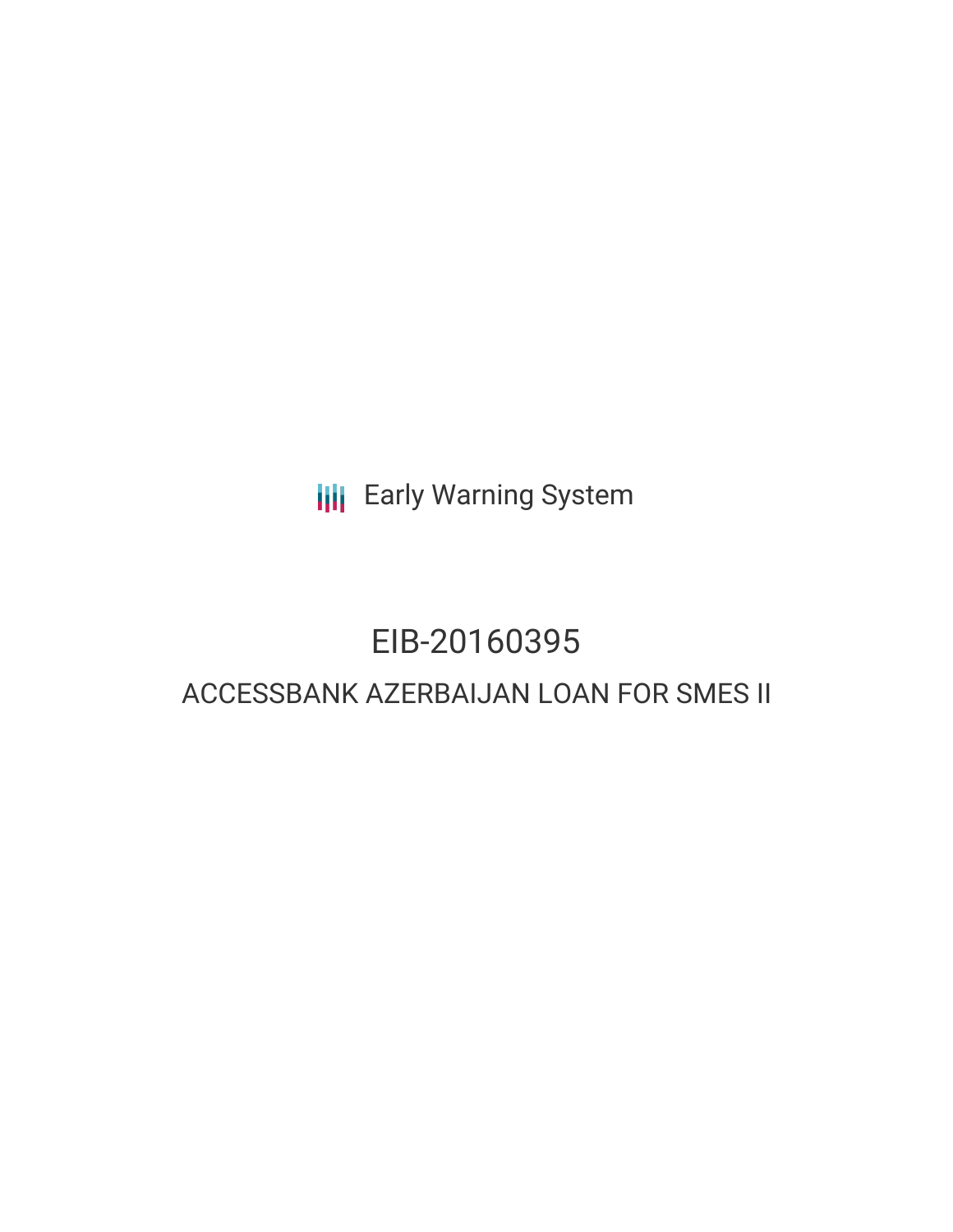

#### **Quick Facts**

| <b>Countries</b>               | Azerbaijan                     |
|--------------------------------|--------------------------------|
| <b>Financial Institutions</b>  | European Investment Bank (EIB) |
| <b>Status</b>                  | Approved                       |
| <b>Bank Risk Rating</b>        | U                              |
| <b>Voting Date</b>             | 2017-03-18                     |
| <b>Borrower</b>                | ACCESSBANK CJSC                |
| <b>Sectors</b>                 | Finance                        |
| <b>Investment Type(s)</b>      | Loan                           |
| <b>Investment Amount (USD)</b> | $$21.50$ million               |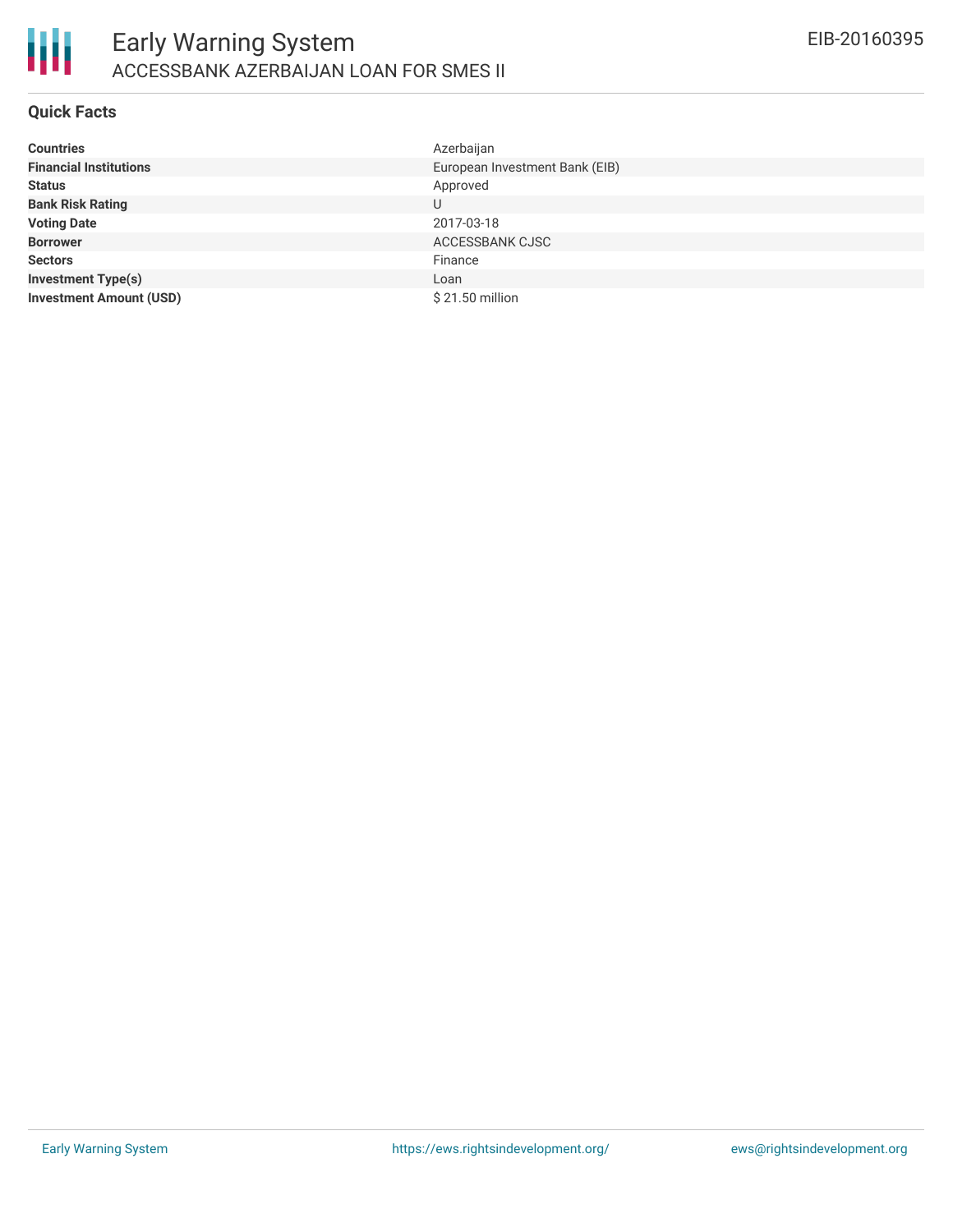

### **Project Description**

This project finances eligible investments promoted by small and medium-sized enterprises in the Republic of Azerbaijan.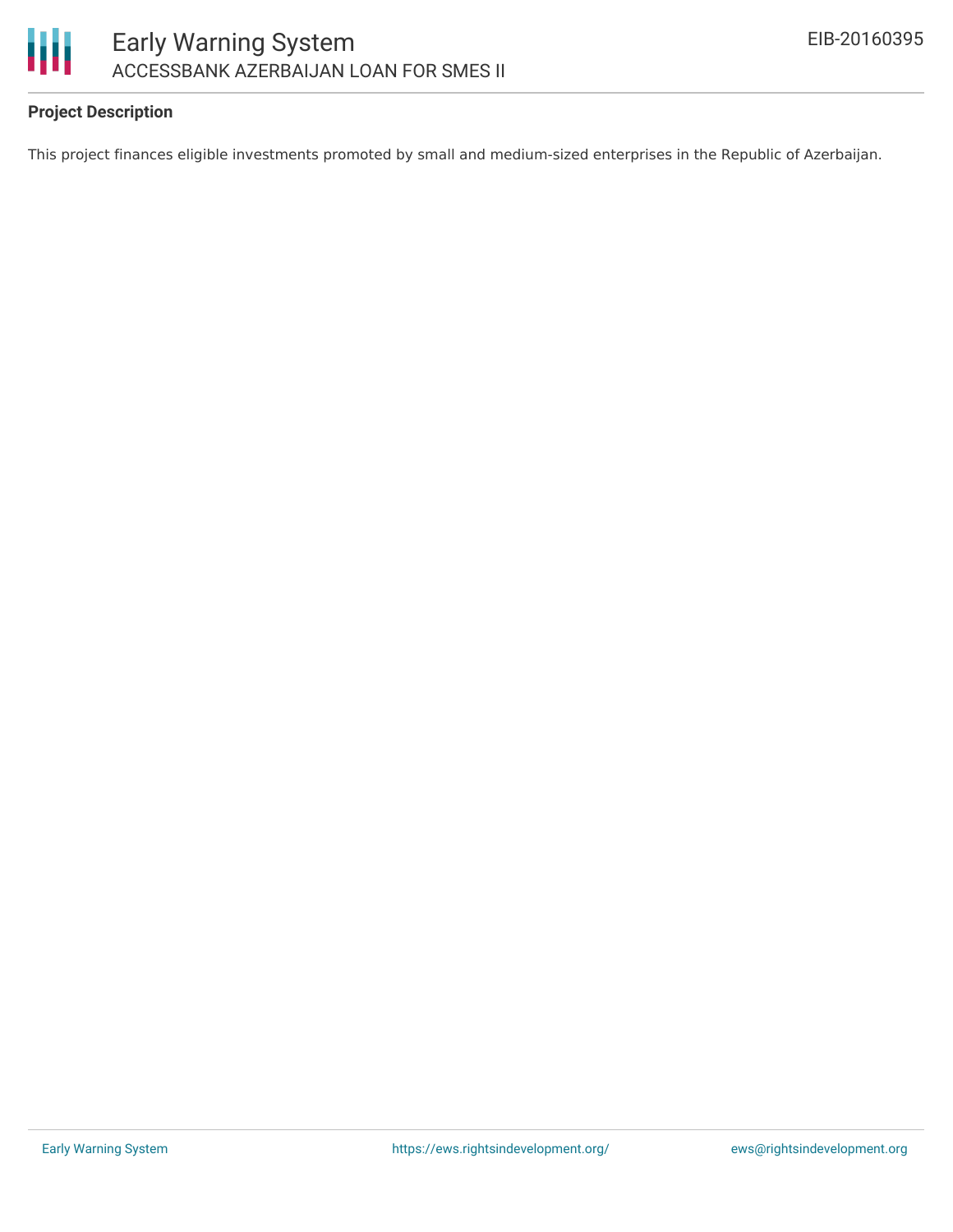

#### **Investment Description**

European Investment Bank (EIB)